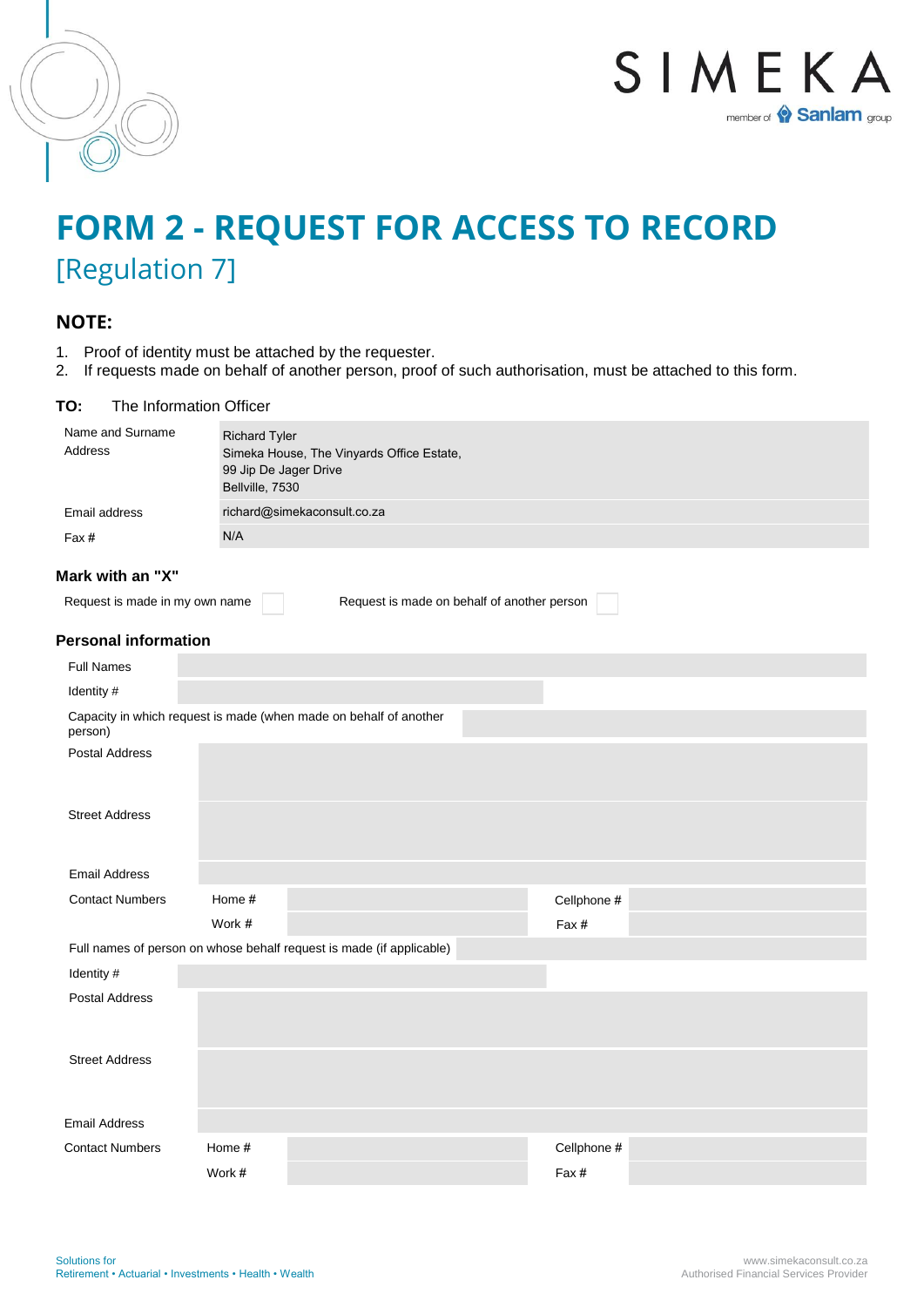#### **Particulars of record requested**

Provide full particulars of the record to which access is requested, including the reference number if that is known to you, to enable the record to be located. (If the provided space is inadequate, please continue on a separate page and attach it to this form. All additional pages must be signed.)

Description of record or relevant part of the record

Reference number, if available Any further particulars of record

#### **Type of record** (Mark the applicable box with an "X")

Record is in written or printed form

Record comprises virtual images (this includes photographs, slides, video recordings, computer-generated images, sketches, etc)

Record consists of recorded words or information which can be reproduced in sound

Record is held on a computer or in an electronic, or machine-readable form

#### **Form of access (Mark the applicable box with an "X")**

Printed copy of record (including copies of any virtual images, transcriptions and information held on computer or in an electronic or machine-readable form)

Written or printed transcription of virtual images (this includes photographs, slides, video recordings, computer-generated images, sketches, etc)

Transcription of soundtrack (written or printed document)

Copy of record on flash drive (including virtual images and soundtracks)

Copy of record on compact disc drive(including virtual images and soundtracks)

Copy of record saved on cloud storage server

## **Manner of access (Mark the applicable box with an "X")**

Personal inspection of record at registered address of public/private body (including listening to recorded words, information which can be reproduced in sound, or information held on computer or in an electronic or machine-readable form)

Postal services to postal address

Postal services to street address

Courier service to street address

Facsimile of information in written or printed format (including transcriptions)

Email of information (including soundtracks if possible)

Cloud share/file transfer

Preferred language (Note that if the record is not available in the language you prefer, access may be granted in the language in which the record is available)